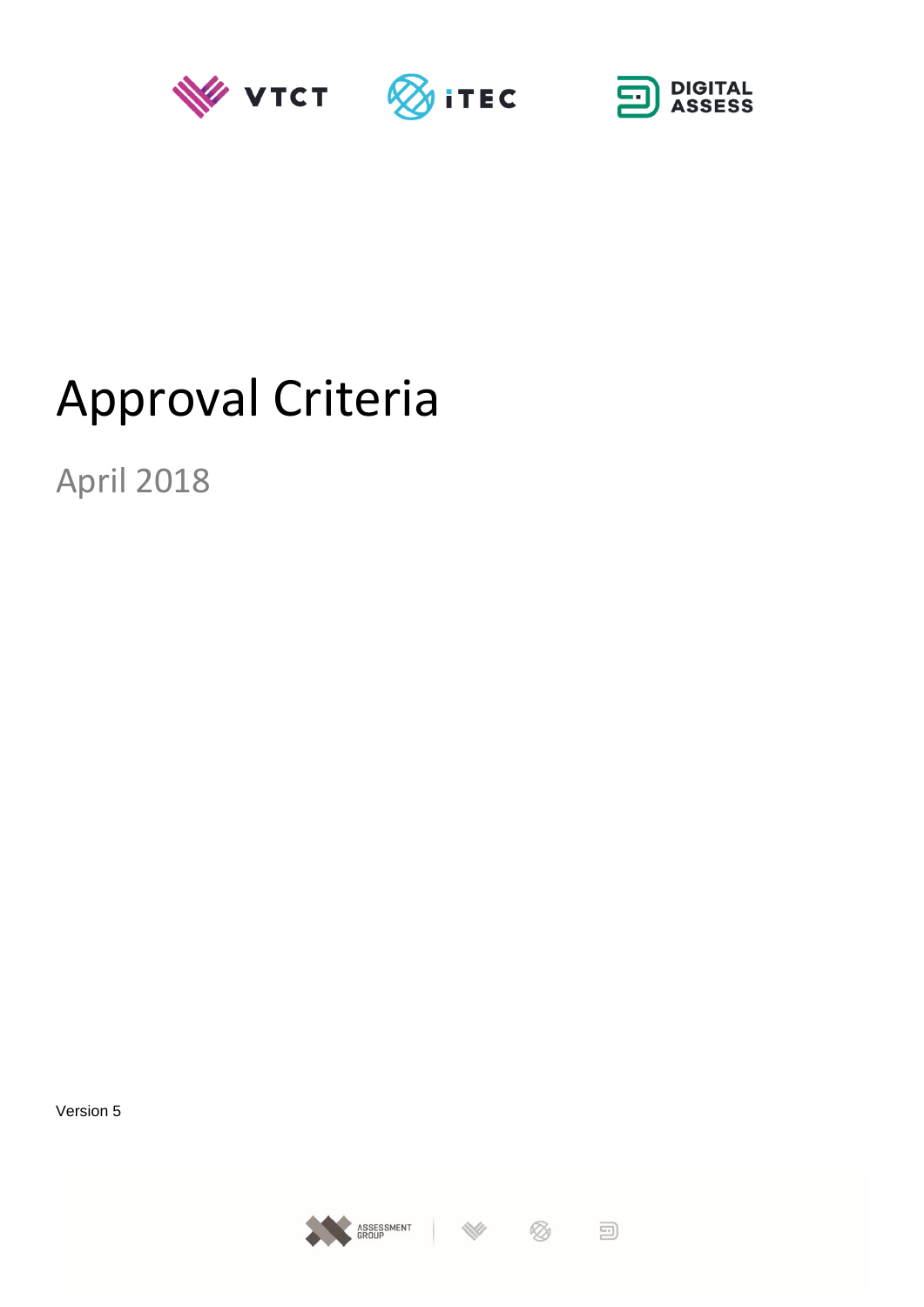





## Contents

| 1 <sup>1</sup> |      |  |  |  |  |  |
|----------------|------|--|--|--|--|--|
| 2.             |      |  |  |  |  |  |
| 3.             |      |  |  |  |  |  |
|                | 4.   |  |  |  |  |  |
|                | 4.1. |  |  |  |  |  |
|                | 4.2. |  |  |  |  |  |
|                | 4.3. |  |  |  |  |  |
|                | 4.4. |  |  |  |  |  |
|                | 4.5. |  |  |  |  |  |
| 5.             |      |  |  |  |  |  |
| 6.             |      |  |  |  |  |  |
|                | 6.1. |  |  |  |  |  |
|                | 6.2. |  |  |  |  |  |
|                | 6.3. |  |  |  |  |  |
|                | 6.4. |  |  |  |  |  |
|                |      |  |  |  |  |  |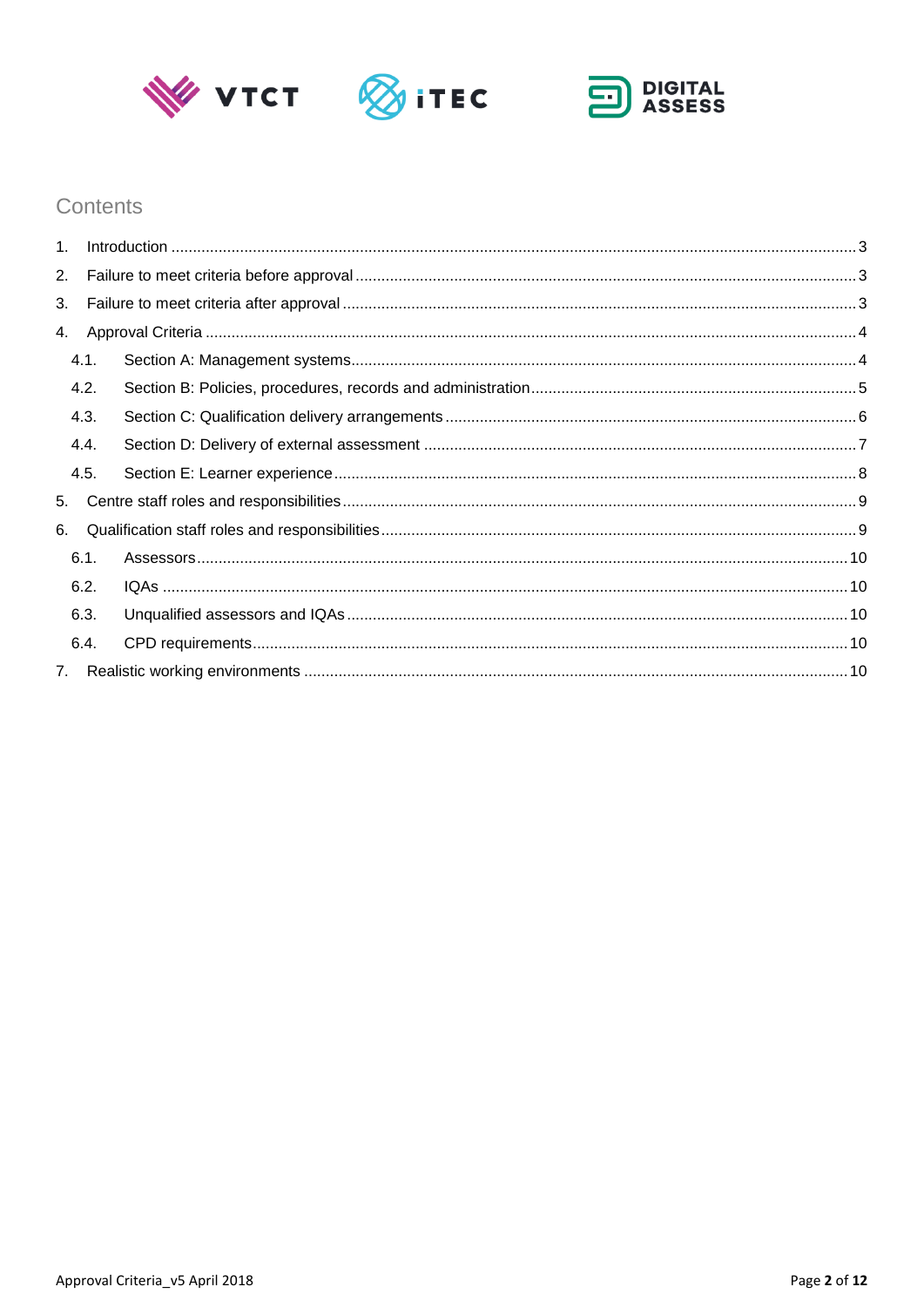





## <span id="page-2-0"></span>1. Introduction

To gain and maintain approval to offer VTCT and/or ITEC qualifications, centres need to the meet the following approval criteria. Centres will be initially checked that they meet the approval criteria as part of the approval process and reviewed regularly to ensure that they continue to meet the Approval Criteria during monitoring activities.

Examples of how the criteria can be evidenced are provided within this document.

Evidence in support of the approval criteria will be reviewed during the approval visit or on the first monitoring visit to the centre. Continuing compliance with the approval criteria will then be monitored through our monitoring activities.

## <span id="page-2-1"></span>2. Failure to meet criteria before approval

As part of an Approval Visit, we will check that the centre meets the Approval Criteria before granting approval. Where a Centre doesn't meet the Approval Criteria, the centre will be issued with an action plan to become compliant with the approval criteria, thus allowing approval to be granted.

Where possible we will view evidence of completed actions remotely. However, the centre may need an additional approval visit to sign off some actions and centres will require an additional visit where the centre has taken a period of 6 months or more to complete actions. (Centres will be required to pay for any additional visits).

Centres cannot be granted approval until they comply with the entire Approval Criteria.

## <span id="page-2-2"></span>3. Failure to meet criteria after approval

Where an approved centre doesn't comply with this criteria, we will usually issue the centre with an action plan to the centre to complete. We will only apply sanctions (as defined in the Sanctions Policy) where actions are not implemented or if the failure is severe enough to threaten the validity or integrity of our qualification(s); our function as an awarding organisation; or could undermine the confidence in our qualifications.

Failure to remedy actions and sanctions may ultimately result in the withdrawal of centre approval.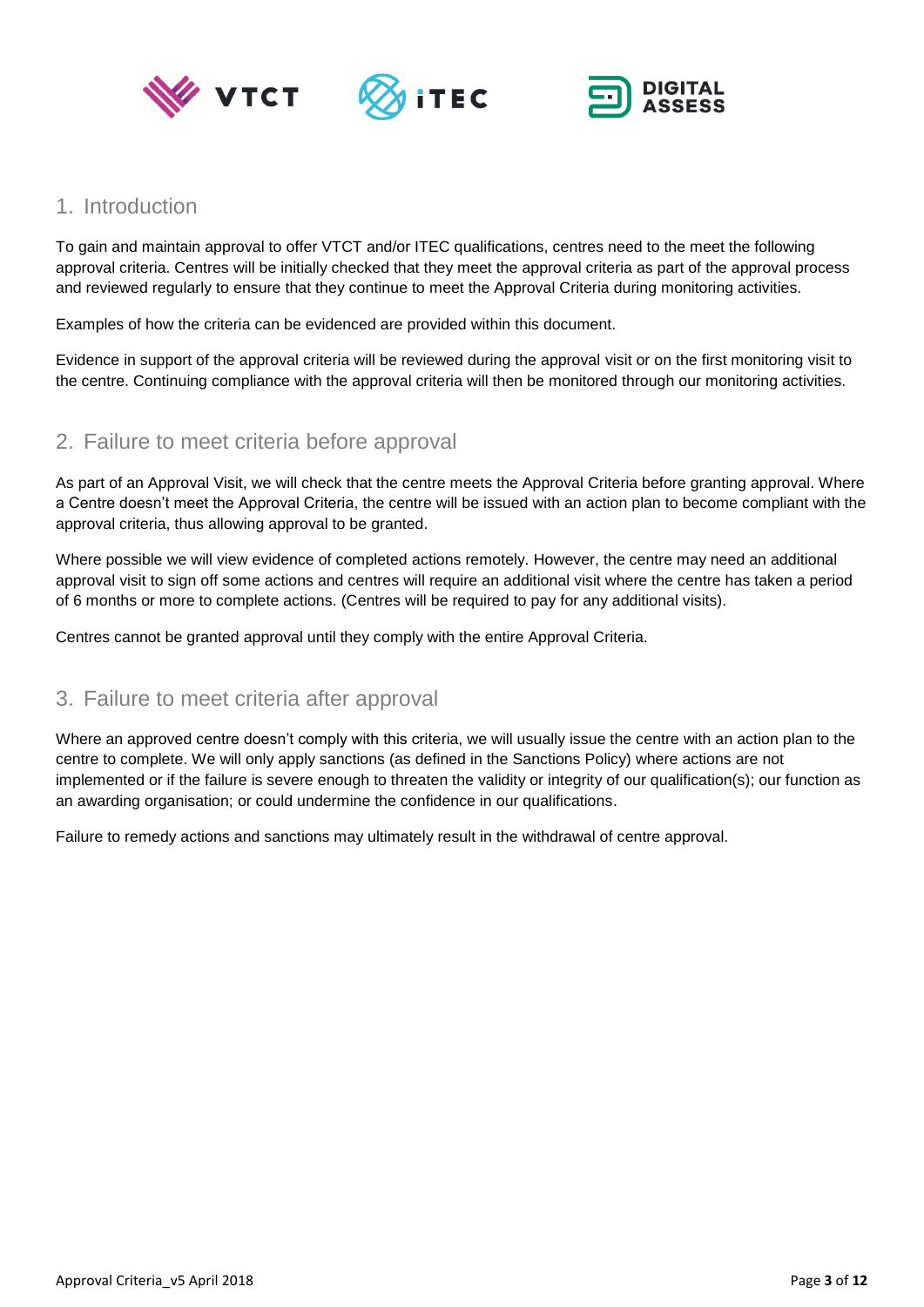





## <span id="page-3-0"></span>4. Approval Criteria

## <span id="page-3-1"></span>4.1.Section A: Management systems

| Criteria       |                                                                                                                                                                                               | Examples of evidence                                                                                                                                                                              |  |
|----------------|-----------------------------------------------------------------------------------------------------------------------------------------------------------------------------------------------|---------------------------------------------------------------------------------------------------------------------------------------------------------------------------------------------------|--|
| A <sub>1</sub> | The centre disseminates actions to appropriate                                                                                                                                                | EQA reports circulated to the assessment team and<br>$\bullet$<br>senior management                                                                                                               |  |
|                | staff and implements corrective measures.                                                                                                                                                     | Evidence of action plans being implemented<br>$\bullet$                                                                                                                                           |  |
|                | The centre has defined and agreed<br>responsibilities, authorities and accountabilities<br>for the qualification delivery team (e.g. the team<br>of assessors and internal quality assurers). | An organisational chart<br>$\bullet$                                                                                                                                                              |  |
|                |                                                                                                                                                                                               | Defined job descriptions<br>$\bullet$                                                                                                                                                             |  |
| A2             |                                                                                                                                                                                               | Lines of accountability in relation to the assessment<br>$\bullet$<br>and quality assurance process                                                                                               |  |
|                |                                                                                                                                                                                               | Single point of overall responsibility (e.g. principal or<br>$\bullet$<br>head of the centre)                                                                                                     |  |
|                | The centre has procedures in place to ensure<br>effective communication between all centre staff<br>and with VTCT.                                                                            | Agendas and minutes of team meetings<br>$\bullet$                                                                                                                                                 |  |
| A <sub>3</sub> |                                                                                                                                                                                               | Staff handbooks and updates<br>٠                                                                                                                                                                  |  |
|                |                                                                                                                                                                                               | Records of emails<br>$\bullet$                                                                                                                                                                    |  |
| A4             | The centre has clearly defined the roles and<br>responsibilities that are to be fulfilled by any sub-<br>contracting arrangements.                                                            | Documented and signed agreements indicating the<br>$\bullet$<br>lines of accountability of partner organisations in<br>relation to the management of assessment and<br>internal quality assurance |  |
|                | The centre has the necessary resources,<br>equipment and facilities to comply with the<br>requirements of qualification delivery.                                                             | Records of resource availability<br>$\bullet$                                                                                                                                                     |  |
|                |                                                                                                                                                                                               | Evidence of additional resources obtained<br>$\bullet$                                                                                                                                            |  |
| A <sub>5</sub> |                                                                                                                                                                                               | Records of equipment, accommodation and facilities<br>$\bullet$                                                                                                                                   |  |
|                |                                                                                                                                                                                               | Access to workplace or realistic working environment<br>$\bullet$<br>(where required), see section 11 for more information<br>on realistic working environments                                   |  |
| A <sub>6</sub> | The centre complies with the requirements of<br>relevant health and safety legislation.                                                                                                       | Health & Safety Procedures and maintenance<br>$\bullet$<br>schedules                                                                                                                              |  |
| A7             | The centre plans adequate time to meet the<br>requirements for delivery of qualification(s).                                                                                                  | Planned time allowances for qualification to meet the<br>$\bullet$<br>guided learning hours (GLH) or total qualification<br>time (TQT)                                                            |  |
|                |                                                                                                                                                                                               | Evidence of using feedback to adjust time provided<br>$\bullet$<br>for a qualification                                                                                                            |  |
|                | The centre has a staff development programme<br>established for the qualification delivery team in<br>accordance with identified needs.                                                       | Provided induction and guidance materials for staff<br>$\bullet$                                                                                                                                  |  |
| A <sub>8</sub> |                                                                                                                                                                                               | Development plans in place<br>$\bullet$                                                                                                                                                           |  |
|                |                                                                                                                                                                                               | Action plans for staff to become qualified, with the<br>$\bullet$<br>relevant process for countersigning all unqualified<br>assessor and internal quality assurer decisions                       |  |
|                |                                                                                                                                                                                               | Records of monitoring and review of delivery<br>$\bullet$                                                                                                                                         |  |
| A <sub>9</sub> | The centre monitors and reviews its approach to                                                                                                                                               | Evaluation forms and surveys<br>$\bullet$                                                                                                                                                         |  |
|                | qualification delivery to inform future activity.                                                                                                                                             | Evidence of review and implemented action plans<br>$\bullet$                                                                                                                                      |  |
|                |                                                                                                                                                                                               | Analysis of achievement rates<br>$\bullet$                                                                                                                                                        |  |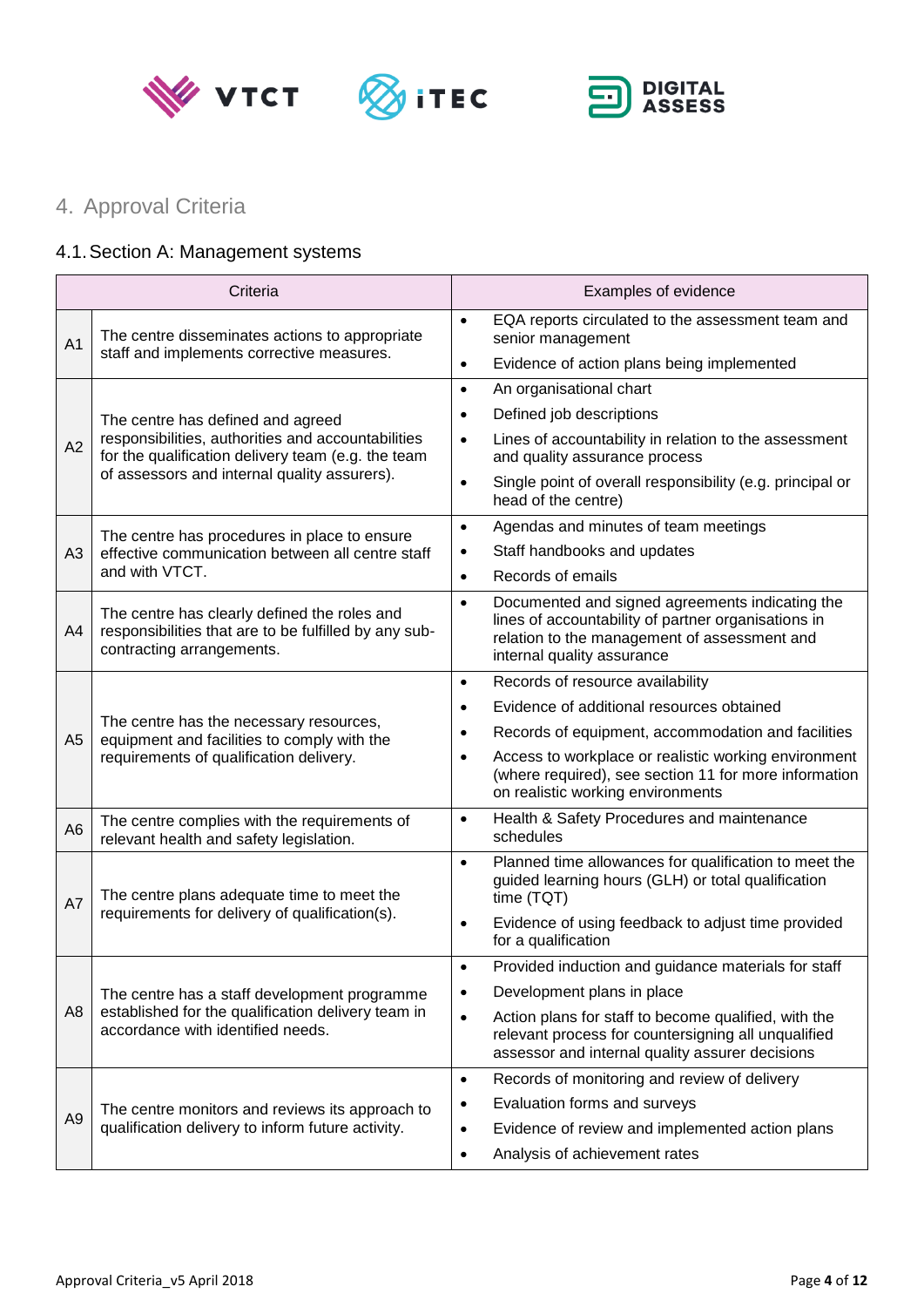





## <span id="page-4-0"></span>4.2.Section B: Policies, procedures, records and administration

|                | Criteria                                                                                                                                                                                                                                                                                                                                                                                                                                                                                         | Examples of evidence                                                                                                                                                                                                                                                                                                                                                                                                                                          |  |
|----------------|--------------------------------------------------------------------------------------------------------------------------------------------------------------------------------------------------------------------------------------------------------------------------------------------------------------------------------------------------------------------------------------------------------------------------------------------------------------------------------------------------|---------------------------------------------------------------------------------------------------------------------------------------------------------------------------------------------------------------------------------------------------------------------------------------------------------------------------------------------------------------------------------------------------------------------------------------------------------------|--|
| <b>B1</b>      | The centre has documented policies in place to<br>provide advice and guidance on key aspects<br>which are reviewed and updated regularly and<br>made available to learners, where appropriate.<br>The centre must specifically have policies to<br>cover the following:<br>Appeals<br>$\bullet$<br>Complaints<br>$\bullet$<br><b>Equality &amp; Diversity</b><br>$\bullet$<br>Health & Safety<br>$\bullet$<br>Malpractice & Maladministration<br>$\bullet$<br>Conflicts of Interest<br>$\bullet$ | Documented policies and procedures in place<br>$\bullet$<br>Documented Policy Review mechanisms<br>$\bullet$<br>Includes time frames for resolution and escalation<br>$\bullet$<br>routes (see VTCT's complaints policy for more<br>details on when a complaint can be escalated)<br>For Scottish public bodies (e.g. FE colleges)<br>$\bullet$<br>reference to the Scottish Public Service Ombudsman<br>(SPSO) is included in the centre's complaints policy |  |
| <b>B2</b>      | The centre ensures that records are maintained<br>and are made available upon request for the<br>purposes of auditing.                                                                                                                                                                                                                                                                                                                                                                           | Records of learners' registration, tracking and<br>$\bullet$<br>achievement<br>Assessment and IQA records<br>$\bullet$<br>Plans for storage of records<br>$\bullet$                                                                                                                                                                                                                                                                                           |  |
| B <sub>3</sub> | The centre has a process for the registration and<br>certification which ensures that learners are<br>registered within 8 weeks of starting their<br>qualification.                                                                                                                                                                                                                                                                                                                              | Process for checking the identity of learners<br>$\bullet$<br>Awareness of VTCT requirements<br>$\bullet$<br>Learner registration and certification records<br>$\bullet$                                                                                                                                                                                                                                                                                      |  |
| <b>B4</b>      | The centre has a process in place to verify that<br>the identity and information provided by the<br>learners upon registration is accurate and<br>complete.                                                                                                                                                                                                                                                                                                                                      | Enrolment process includes viewing learner's original<br>$\bullet$<br>documents confirming identity<br>The centre uses records and data which have<br>$\bullet$<br>previously verified the learner's identity and<br>information                                                                                                                                                                                                                              |  |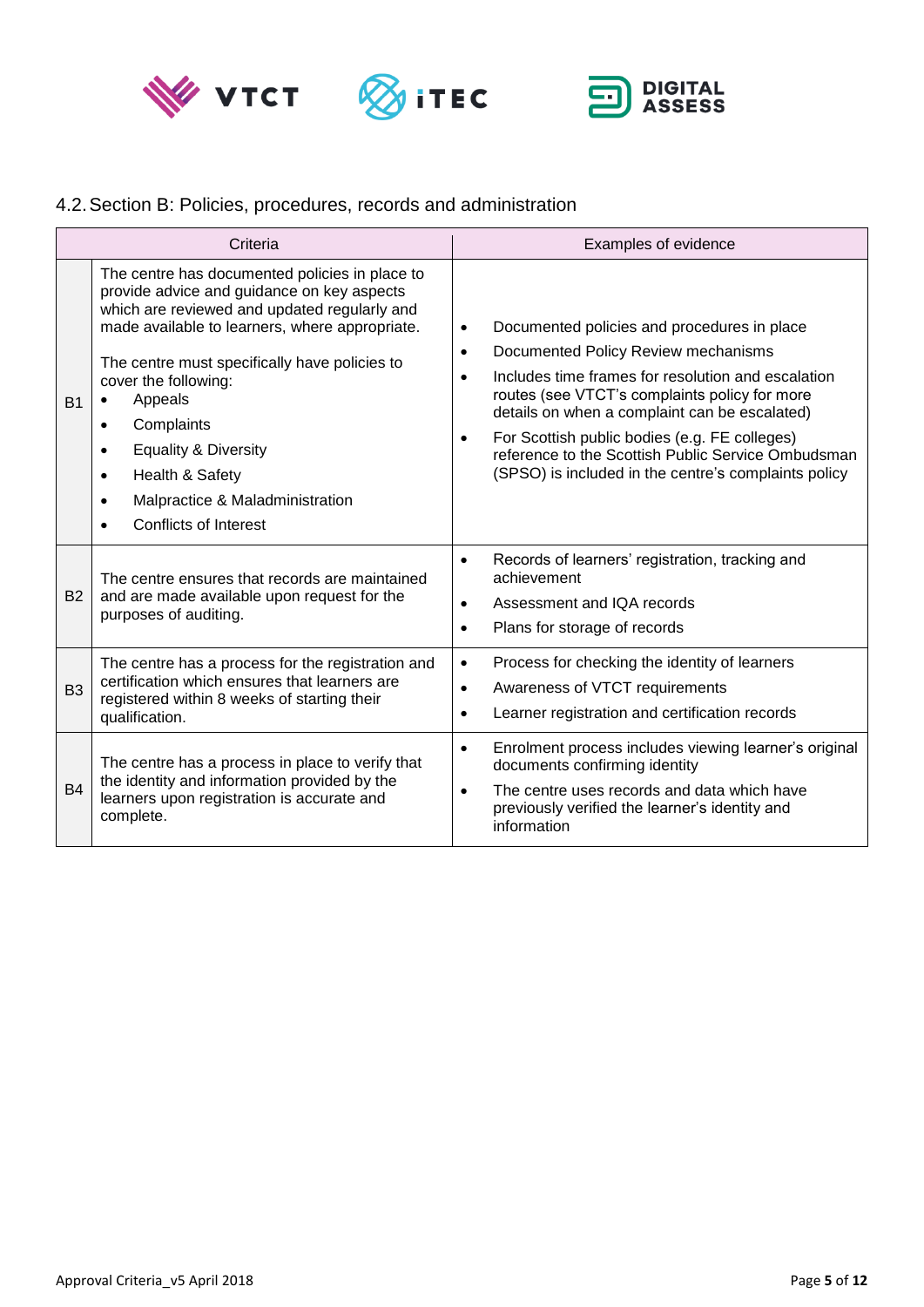





## <span id="page-5-0"></span>4.3.Section C: Qualification delivery arrangements

|                | Criteria                                                                                                                                                                                                                                                                                                                       | Examples of evidence                                                                                                                                                                                                                                                                                                                                                                                  |  |
|----------------|--------------------------------------------------------------------------------------------------------------------------------------------------------------------------------------------------------------------------------------------------------------------------------------------------------------------------------|-------------------------------------------------------------------------------------------------------------------------------------------------------------------------------------------------------------------------------------------------------------------------------------------------------------------------------------------------------------------------------------------------------|--|
| C <sub>1</sub> | The centre has sufficient appropriately qualified<br>and competent staff (e.g. assessors and IQAs)<br>as required to deliver the qualification.<br>More details on qualification delivery staff<br>requirements can be found within qualification<br>specifications; assessment strategies; and section 6<br>of this document. | Details of assessor's and internal quality assurers'<br>$\bullet$<br>qualifications, experience and CPD<br>Details of countersigning arrangements for any<br>$\bullet$<br>unqualified assessors' or internal quality assurers'<br>decisions<br>Staff records (Certificates, CVs and CPD logs) that<br>$\bullet$<br>evidence the requirements to deliver any requested<br>qualifications have been met |  |
| C <sub>2</sub> | The centre uses assessment methods which<br>are valid and reliable and will allow access to<br>assessment for learners.                                                                                                                                                                                                        | Assessment plans and learner assessment records<br>$\bullet$<br>Provision for learners with particular assessment<br>$\bullet$<br>requirements                                                                                                                                                                                                                                                        |  |
| C <sub>3</sub> | Adequate procedures in place for liaising with,<br>and ensuring consistency across, the<br>qualification delivery team (e.g. team of<br>assessors and IQA team), including any<br>associated sites.                                                                                                                            | Minutes of team meetings and records of<br>$\bullet$<br>communication<br>Evidence of standardisation meetings that have<br>$\bullet$<br>taken place and future meetings planned<br>Records of relevant action plans<br>$\bullet$<br>Record of all assessment sites and personnel<br>$\bullet$                                                                                                         |  |
| C <sub>4</sub> | Necessary procedures and activities for<br>qualification delivery are planned and recorded,<br>and findings are acted upon to ensure quality<br>and consistency.                                                                                                                                                               | Documented IQA plans and reports/records of<br>$\bullet$<br>activity<br>Sampling strategy and schedule of activity<br>$\bullet$<br>Assessment and internal quality assurance records<br>$\bullet$<br>Minutes of team meetings /standardisation<br>$\bullet$<br>Evidence of actions taken<br>$\bullet$                                                                                                 |  |
| C <sub>5</sub> | Potential and actual conflicts of interest (e.g.<br>assessing a family member or IQAs signing off<br>their own assessments) are identified, recorded<br>and mitigated.                                                                                                                                                         | Records of potential or actual conflicts of interest;<br>$\bullet$<br>Process for identifying and mitigating conflicts of<br>$\bullet$<br>interest                                                                                                                                                                                                                                                    |  |
| C <sub>6</sub> | Where appropriate, the centre has procedures<br>and records to support Recognition of Prior<br>Learning in accordance with VTCT's Policies<br>and Procedures.                                                                                                                                                                  | Process for identifying RPL, Equivalence and/or<br>$\bullet$<br>Exemption<br>Records of where RPL, Equivalence and/or<br>$\bullet$<br>Exemption has been applied                                                                                                                                                                                                                                      |  |
| C7             | Assessment records are in place which will<br>show accurate assessment tracking, progress<br>and achievement                                                                                                                                                                                                                   | Assessment records<br>$\bullet$<br>Processes and procedures for assessment tracking<br>$\bullet$                                                                                                                                                                                                                                                                                                      |  |
| C <sub>8</sub> | Equipment and accommodation used for the<br>purposes of qualification delivery comply with<br>the requirements of relevant business<br>legislation and qualification requirements.                                                                                                                                             | Available resources to meet any relevant legislation<br>$\bullet$<br>for qualifications or sectors being delivered                                                                                                                                                                                                                                                                                    |  |
| C <sub>9</sub> | Qualifications and assessments are delivered in<br>the English language, or in another language<br>which VTCT has granted prior written approval<br>to the centre.                                                                                                                                                             | Assessments are planned and undertaken in<br>$\bullet$<br>English.<br>The centre can produce written evidence of<br>$\bullet$<br>authorisation by VTCT to deliver in another<br>language.                                                                                                                                                                                                             |  |
| C10            | Qualifications are only delivered at approved<br>teaching/examination/assessment venues/sites<br>which the centre has gained approval for.                                                                                                                                                                                     | Approval letters or certificates for all sites being<br>$\bullet$<br>used to deliver the qualification.                                                                                                                                                                                                                                                                                               |  |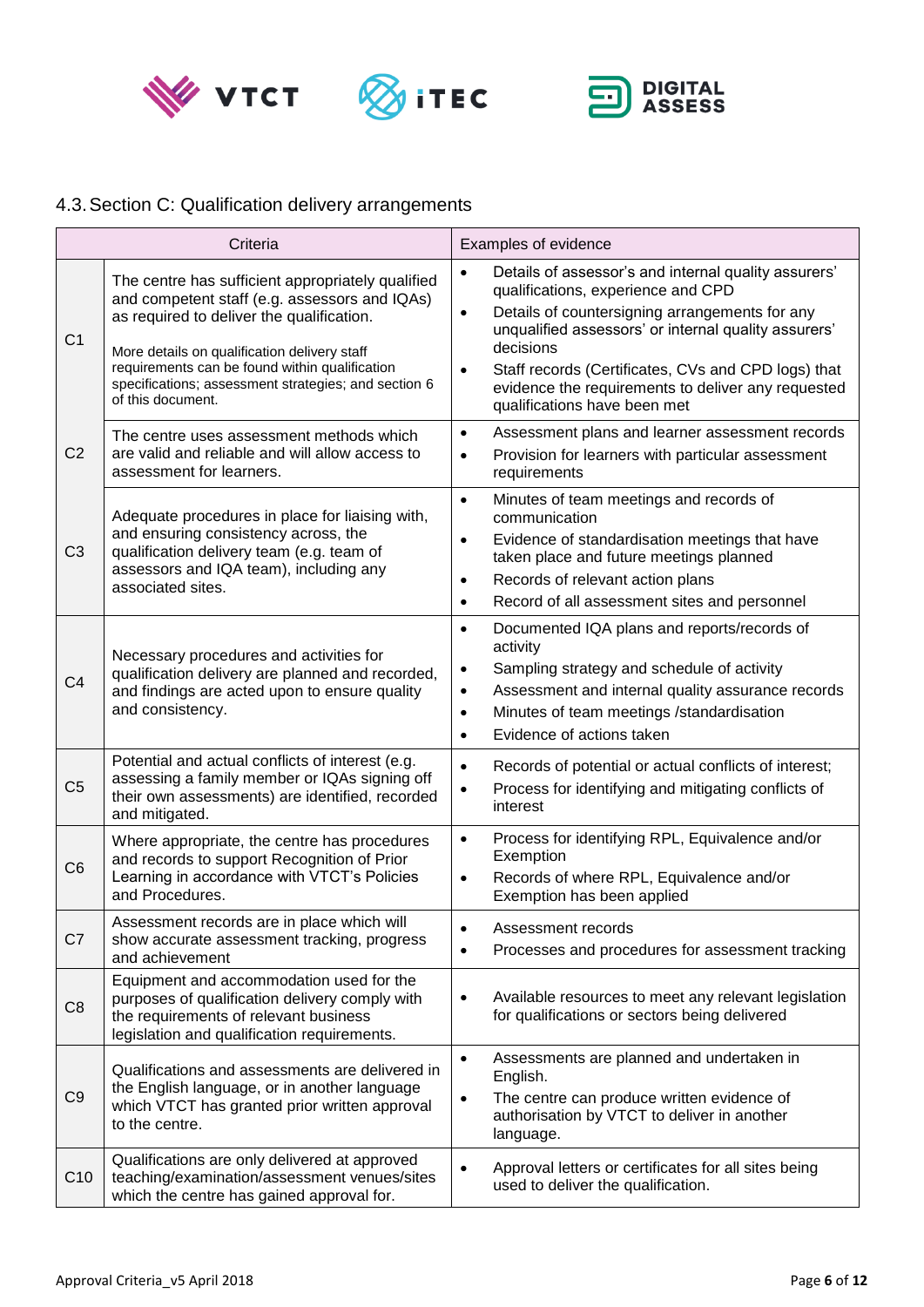





## <span id="page-6-0"></span>4.4.Section D: Delivery of external assessment

| Criteria       |                                                                                                                                                                                                                                             | Examples of evidence                                                                                                                                                                                                                                                                     |  |
|----------------|---------------------------------------------------------------------------------------------------------------------------------------------------------------------------------------------------------------------------------------------|------------------------------------------------------------------------------------------------------------------------------------------------------------------------------------------------------------------------------------------------------------------------------------------|--|
| D <sub>1</sub> | External assessment is conducted in accordance<br>with our Instructions for Conducting<br>Examinations.                                                                                                                                     | Invigilation requirements are available to view and<br>٠<br>invigilators understand the arrangements<br>Invigilation reports and seating plans<br>٠<br>Details of invigilators allocated to tests                                                                                        |  |
| D <sub>2</sub> | Examination papers and assessment materials<br>are securely stored and managed.<br>Centres are required to store all examination papers<br>and results securely complying with "VTCT Instructions<br>for Conducting Examinations" document. | Security and access arrangements<br>٠<br>Secure storage facilities in place (e.g. alarmed<br>$\bullet$<br>room/building, fireproof safe, cabinet with external<br>locking bar, reinforced glass)<br>Examination papers, seating plans and marking<br>$\bullet$<br>sheets securely stored |  |
| D <sub>3</sub> | The centre has processes in place to notify VTCT<br>when there has been a loss or theft of, or a<br>breach of confidentiality in, any assessment<br>materials by the centre or learners.                                                    | Procedures for notifying VTCT of events occurring<br>٠<br>Evidence of notifications to VTCT<br>$\bullet$<br>Investigation reports into incident(s)<br>$\bullet$<br>Evidence of completed actions issued by VTCT                                                                          |  |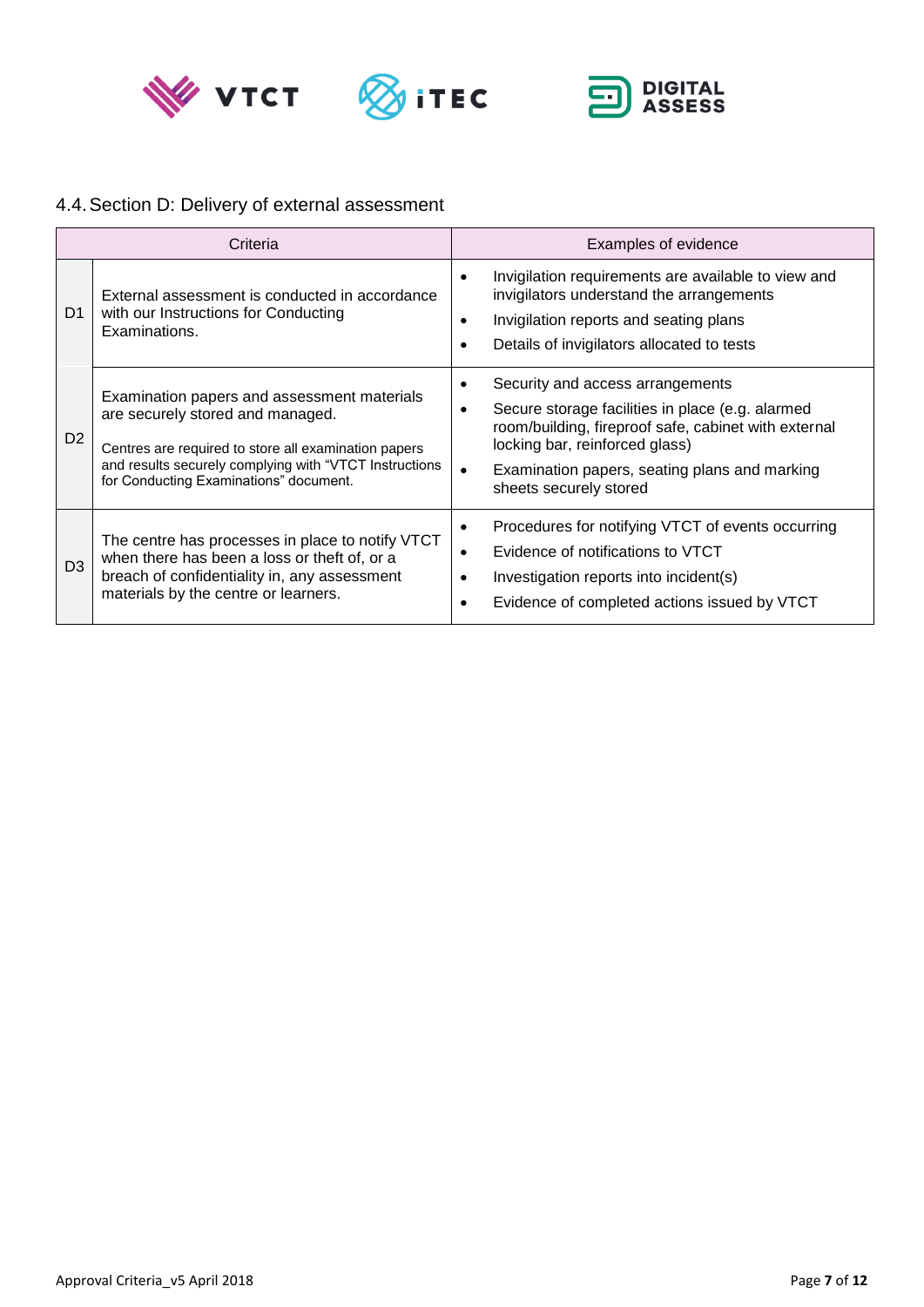





## <span id="page-7-0"></span>4.5.Section E: Learner experience

| Criteria       |                                                                                                                                                                               | Examples of evidence                                                                                                                                                                                                                                                           |  |
|----------------|-------------------------------------------------------------------------------------------------------------------------------------------------------------------------------|--------------------------------------------------------------------------------------------------------------------------------------------------------------------------------------------------------------------------------------------------------------------------------|--|
| E1             | Learners receive an induction which provides<br>information, advice and guidance about qualification<br>procedures and practices.                                             | Learner guidance and induction materials<br>$\bullet$<br>Details of support services available<br>$\bullet$<br>Provision of complaints and appeals procedure<br>$\bullet$<br>to learners<br>Contract between centre and learner for a<br>$\bullet$<br>qualification undertaken |  |
| E2             | There is an established appeals and complaints<br>procedure that is documented and made available to<br>all learners.                                                         | Documented appeals and complaints<br>$\bullet$<br>procedures, including time frames<br>Records of appeals and complaints made and<br>$\bullet$<br>their outcomes<br>Signed and dated induction checklists<br>$\bullet$                                                         |  |
| E <sub>3</sub> | Learners have regular opportunities to review their<br>progress and goals and to modify their assessment<br>plan accordingly.                                                 | Learner assessment plans, with records and<br>$\bullet$<br>procedures, and holds review meetings<br>Learner records<br>٠<br>System to track learners' progress;<br>$\bullet$<br>Feedback provided by delivery staff<br>٠                                                       |  |
| E <sub>4</sub> | Particular needs of learners are identified and met<br>where possible, and VTCT is notified where a<br>reasonable adjustment is required following the<br>published guidance. | Process for identifying a learner's need for a<br>$\bullet$<br>reasonable adjustment.<br>Materials, equipment and facilities available to<br>$\bullet$<br>support learners with learning disabilities or<br>reasonable adjustments                                             |  |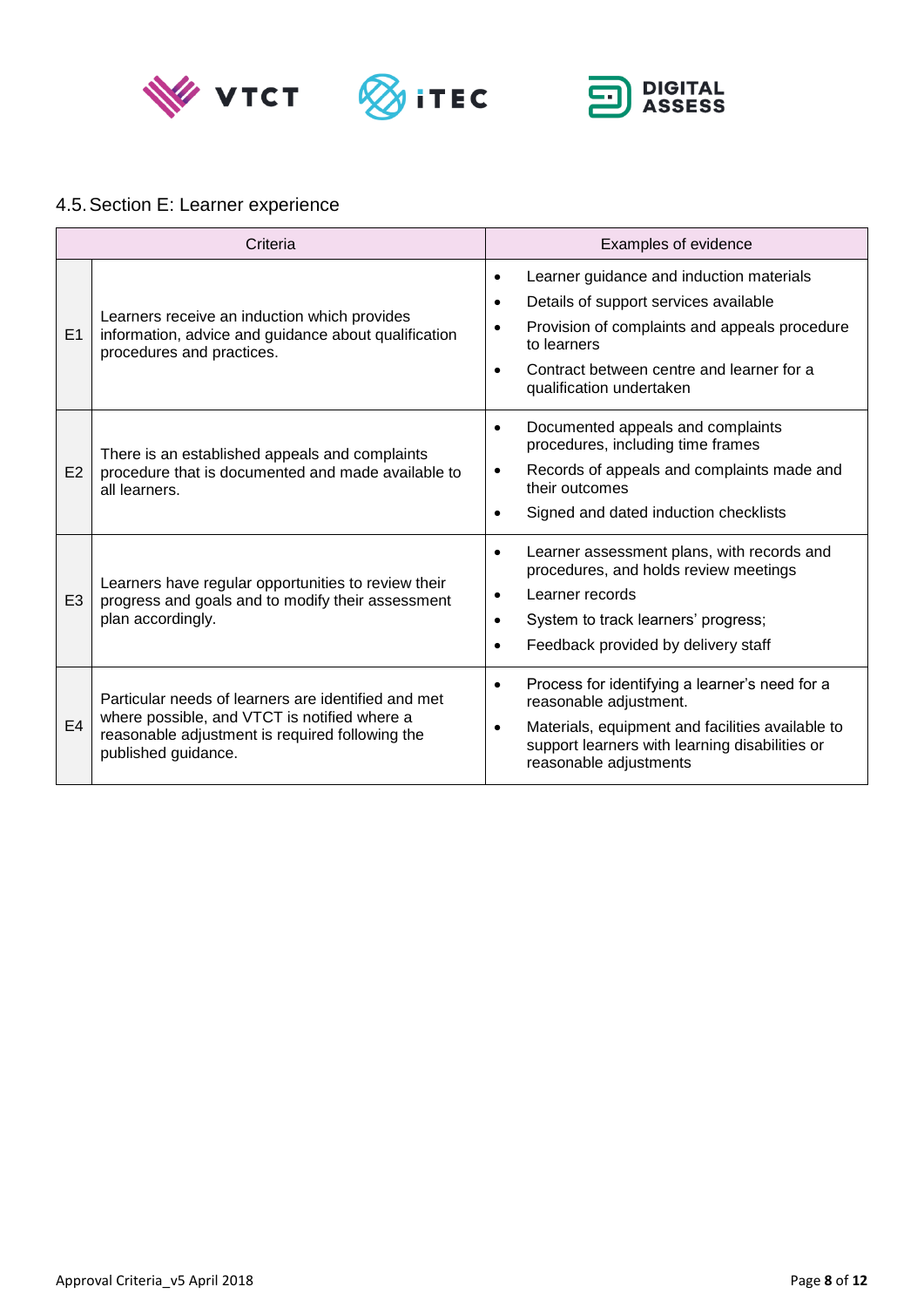





#### <span id="page-8-0"></span>5. Centre staff roles and responsibilities

To be able to effectively offer VTCT qualifications, the centre will need to allocate staff to fulfil the following roles:

- Head of Centre this role has overall responsibility for the centre;
- Head of Quality this role is responsible for the centre's quality assurance processes (this is usually a lead IQA or centre coordinator);
- Examinations Officer this role is responsible for submitting registrations and certification claims to VTCT;
- <span id="page-8-1"></span>• Finance Officer – this role will the first point of contact regarding any financial queries.

## 6. Qualification staff roles and responsibilities

In order to deliver a VTCT qualification, the centre must have appropriately qualified and occupationally competent staff as required to deliver the qualification.

The requirements for a qualification will be given in one of the following documents, where available:

- the assessment strategy;
- the qualification specification.

Qualification specifications and assessment strategies for VTCT qualifications as well as the Approval criteria are available to view on the VTCT website.

Where there is only a record of assessment book available for a qualification, the following criteria apply:

To be able to offer and deliver a VTCT qualification, the centre must have:

- at least one qualified and competent assessor; and
- at least one qualified and competent IQA.

#### **NB. Generally, a member of staff is deemed competent if they hold the same, equivalent or a related higher level qualification as the qualification or unit they are assessing or quality assuring.**

Centres must also have an appropriate number of Invigilator(s) for qualifications requiring external assessment under exam conditions. For further details of VTCT's requirements relating to invigilation, please refer to VTCT's Instructions for Conducting Examinations, available from the VTCT website.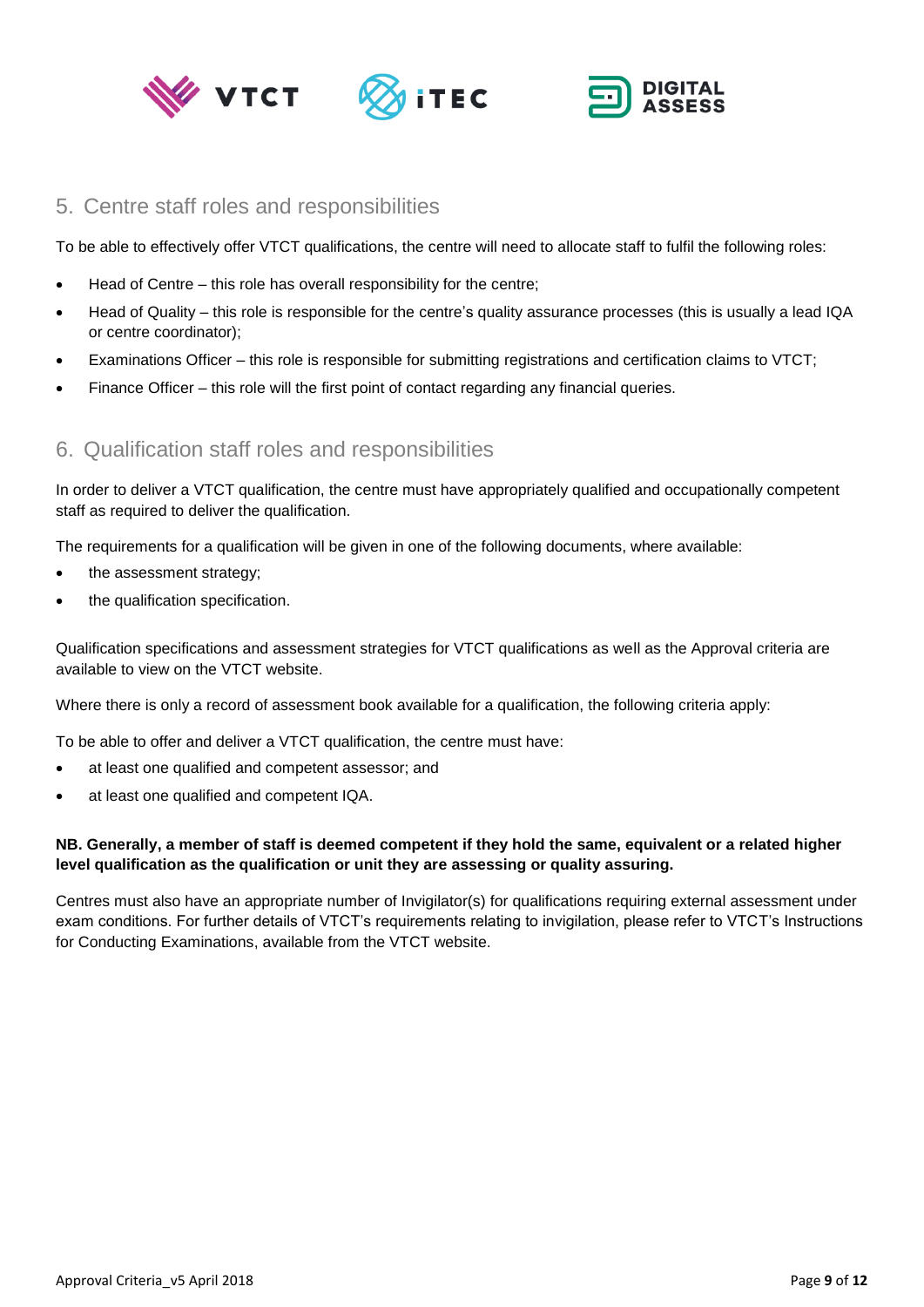





#### <span id="page-9-0"></span>6.1.Assessors

Unless otherwise specified in a qualification's assessment strategy or qualification specification, assessors must be competent, as described previously, and must hold at least one of the following recognised assessing qualifications to be considered a qualified assessor:

- D32 Assess candidate performance;
- D33 Assess candidate using differing sources of evidence;
- A1 Assess candidate performance using a range of methods;
- A2 Assess candidate performance through observation;
- Level 3 Award in Assessing Competence in the Work Environment:
- Level 3 Award in Assessing Vocationally Related Achievement;
- Level 3 Certificate in Assessing Vocational Achievement.

#### <span id="page-9-1"></span>6.2.IQAs

IQAs must be competent, as described previously, and must hold at least one of the following recognised internal verification/quality assurance qualifications to be considered a qualified IQA:

- D34 Internally verify the assessment process;
- V1 Conduct internal quality assurance of the assessment process;
- Level 4 Award in the Internal Quality Assurance of Assessment Processes and Practice;
- Level 4 Certificate in Leading the Internal Quality Assurance of Assessment Processes and Practice.

#### **Please note that IQAs may only quality assure evidence that they did not assess.**

#### <span id="page-9-2"></span>6.3.Unqualified assessors and IQAs

Centres must ensure that unqualified assessors and IQAs are registered on an appropriate qualification and have an action plan and timeframe for completion (usually within 12 months). Centres must ensure that all decisions made by unqualified assessors or IQAs are countersigned by a qualified and competent assessor or IQA respectively.

#### <span id="page-9-3"></span>6.4.CPD requirements

Assessors and IQAs should have access to, and be engaging in continuous professional development activities in order to keep up to date with developments and issues relevant to the qualification and/or its units. CPD should be demonstrated through a personal development plan (PDP) or as a reflective diary. Responsibility for CPD is the individuals, not the organisation they work for.

CPD requirements may be stated in Assessment Strategies and/or Qualification Specifications, however where they are not stated or these documents are not available the centre must contact the appropriate Sector Skills Council and apply required CPD for staff. This will be checked by EQA's when visiting.

#### <span id="page-9-4"></span>7. Realistic working environments

Where a qualification's purpose is to confirm competence in a job role but a centre doesn't have access to a workplace, a realistic working environment should be used. A realistic working environment recreates the workplace, (including pressures and service time constraints) and prepares learners for the workplace by working under normal conditions and meeting published or expected service times. Where appropriate and relevant, the following aspects should be incorporated into a realistic working environment: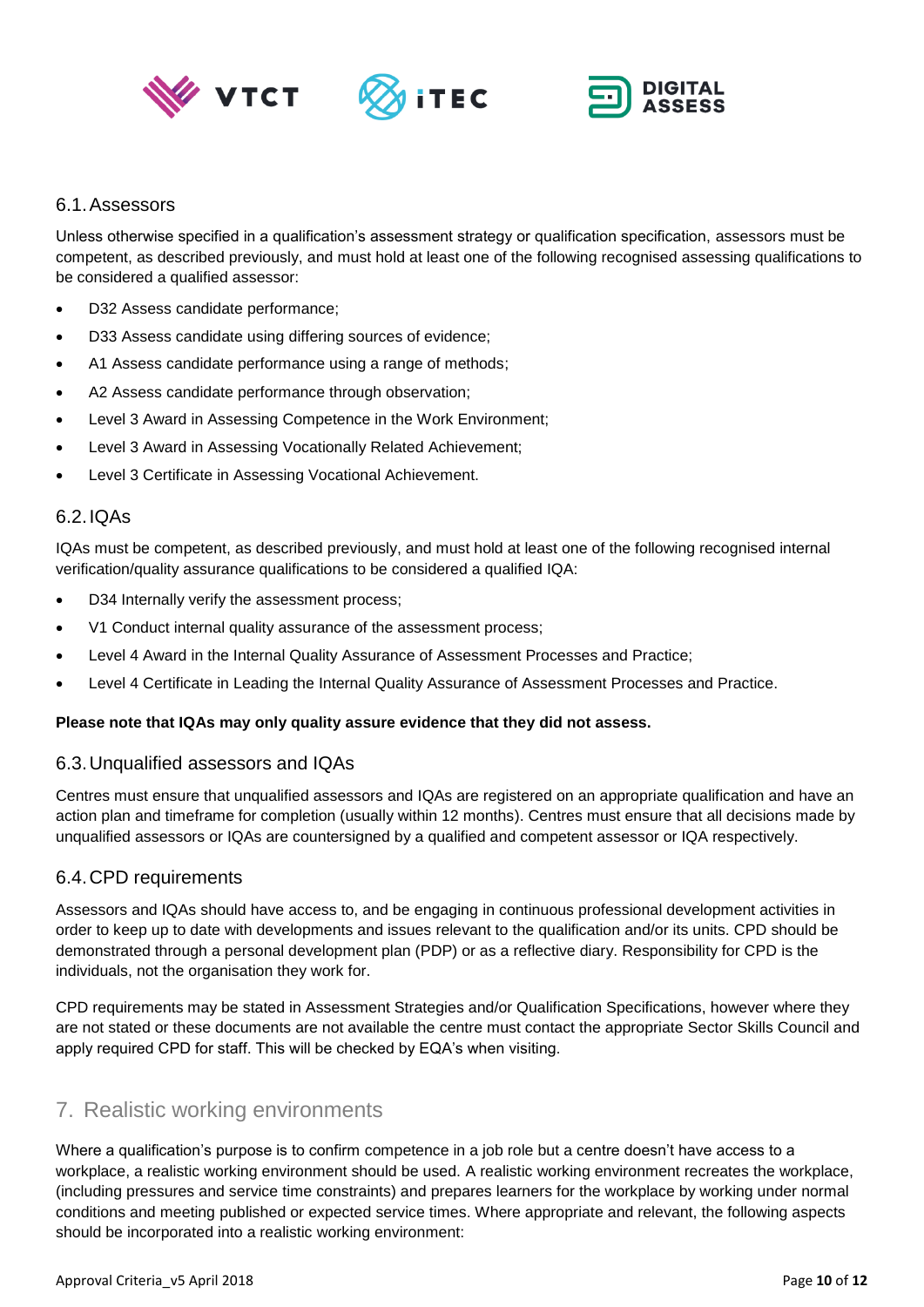





- Learners need to maintain a professional appearance, attitude and standards.
- A reception area should be provided to greet clients/customers/guests and take telephone calls, bookings/reservations and payment.
- Use of paying clients/customers/guests (avoiding friends or relatives) for services; responsibility for this provision rests with the Centre.
- Appropriate facilities and resources for the service following best industry practice.
- Meet the needs of relevant health and safety legislation set nationally of by any local authorities and need to be at the forefront of all activity occurring within the realistic working environment.
- Meet all workplace requirements of confidentiality and data protection.
- Deliver services within expected service times and focus on reducing waste and making services cost effective.